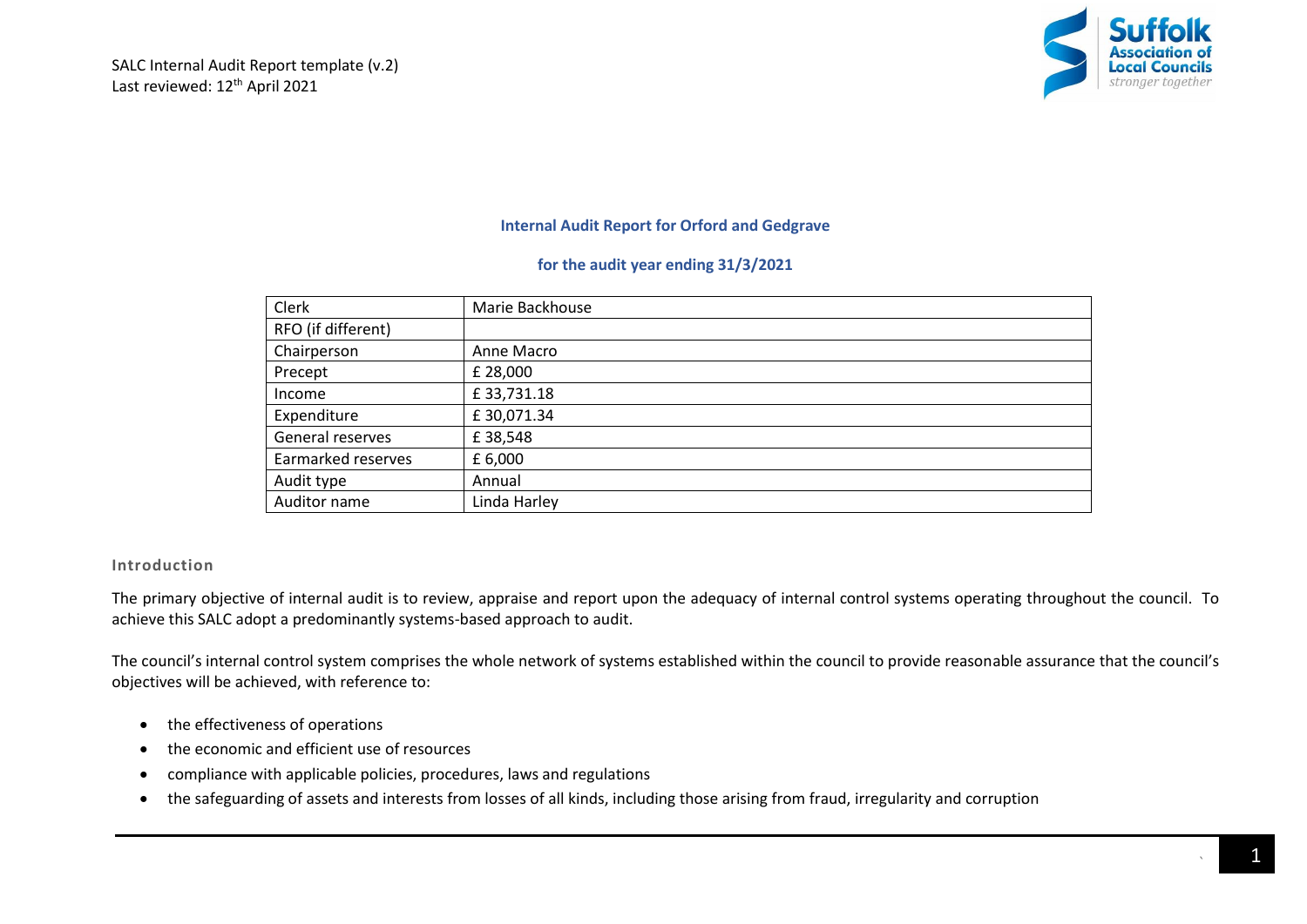SALC Internal Audit Report template (v.2) Last reviewed: 12<sup>th</sup> April 2021



• the integrity and reliability of information, accounts and data

## **Methodology**

When conducting the audit, the internal auditor may:

- carry out a selective assessment of compliance with relevant procedures and controls expected to be in operation during the financial year in order to be able to complete the Annual Internal Audit Report 2020/21 of the Annual Governance and Accountability Return (AGAR)
- review the reliability and integrity of financial information and the means used to identify, measure, classify and report such information
- review the means of safeguarding assets and, as appropriate, verify the existence of such assets
- appraise the economy and efficiency with which resources are employed, identify opportunities to improve performance and recommend solutions to problems
- review the established systems to ensure compliance with those policies, procedures, laws and regulations which could have a significant impact on operations, and determine whether the council complies
- review the operations and activities to ascertain whether results are consistent with objectives and whether they are being carried out as planned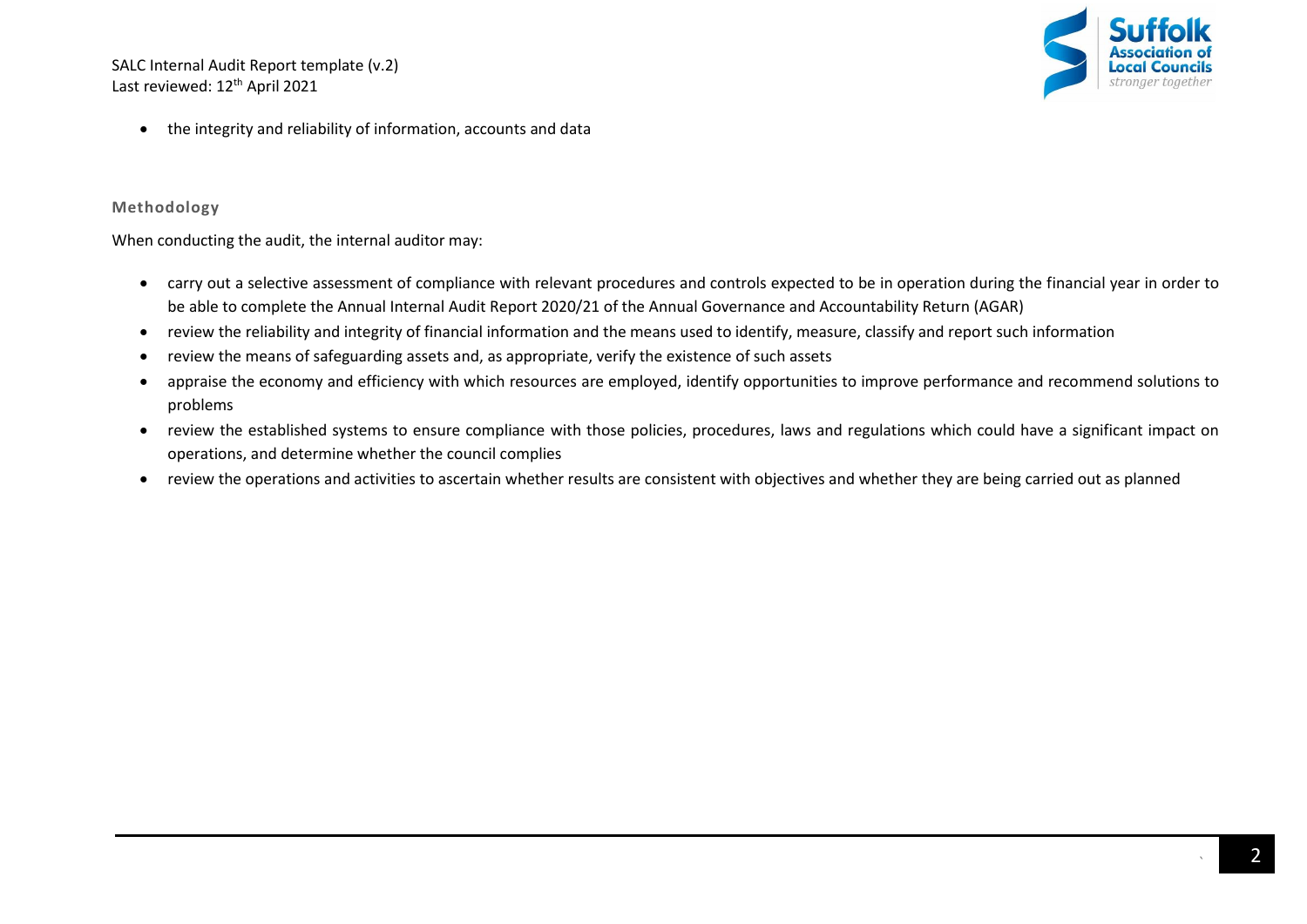

## **Section 1 – proper bookkeeping**

The internal auditor will look at the methods and processes used to manage the council's accounts and in particular that it provides clear data for reporting and monitoring purposes. This includes checking information is accurate, kept up to date, referenced and verified.

| Evidence                                            |     | Internal auditor commentary                                                                                                                                                   |
|-----------------------------------------------------|-----|-------------------------------------------------------------------------------------------------------------------------------------------------------------------------------|
| Yes<br>Is the ledger maintained and up to date?     |     | The council uses a spreadsheet to form the basis of their accounting system. It provides<br>data for analysis allowing the RFO to produce clear financial management reports. |
| Is the cash book up to date and regularly verified? | Yes | The cashbook is up to date and regularly reconciled.                                                                                                                          |
| Is the arithmetic correct?                          | Yes | A check of the arithmetic showed it is in order.                                                                                                                              |
| <b>Additional comments:</b>                         |     |                                                                                                                                                                               |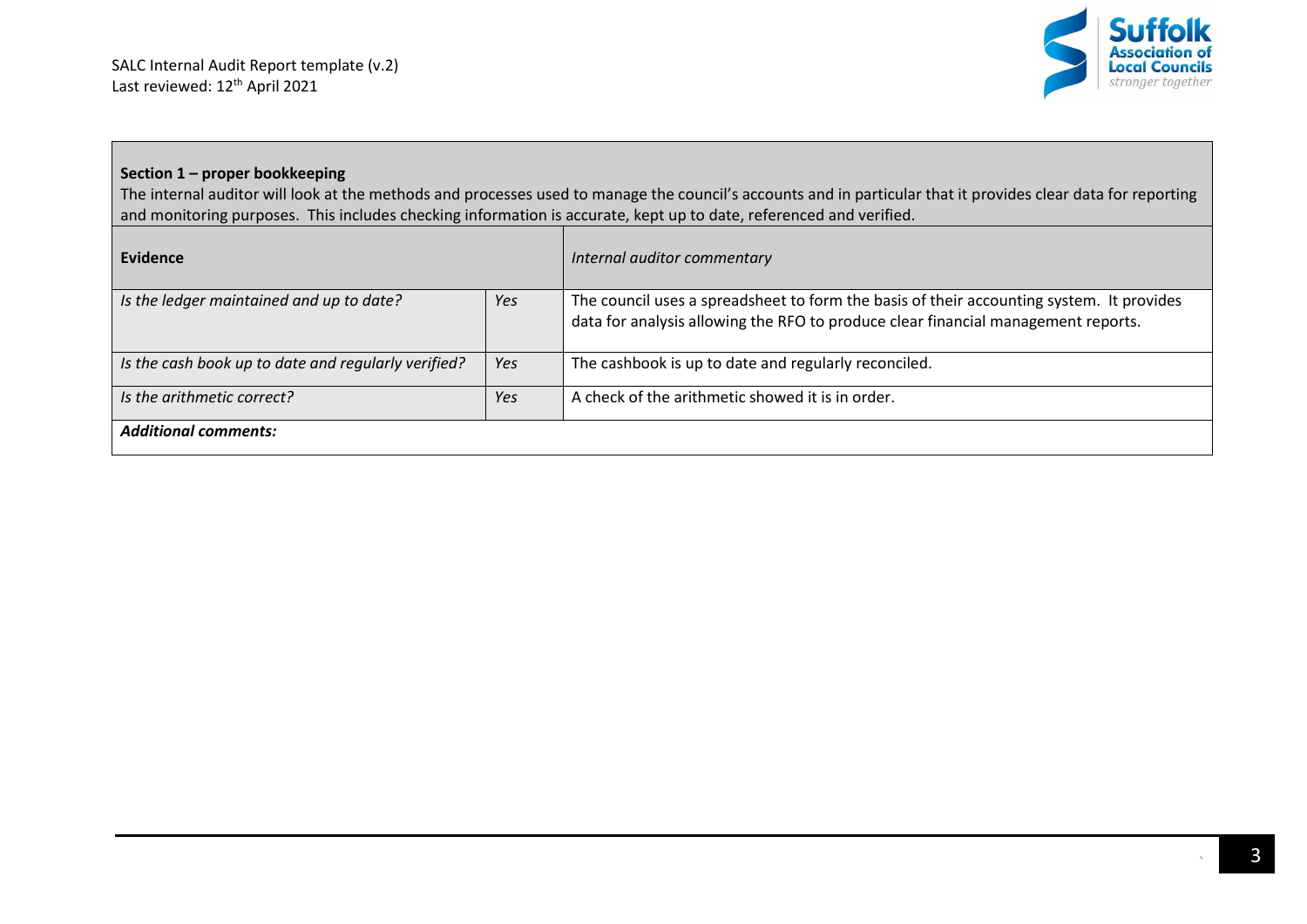

# **Section 2 – Financial Regulation and Standing Orders**

The internal auditor will check the date the Council carried out its annual review of both Standing Orders and Financial Regulations and in particular check if these are based on NALC'S latest model which include legislative changes.

| Evidence                                                                         |     | Internal auditor commentary                                                                                                                                                                       |
|----------------------------------------------------------------------------------|-----|---------------------------------------------------------------------------------------------------------------------------------------------------------------------------------------------------|
| Have Standing Orders been adopted, up to date and<br>reviewed annually?          | Yes | At the meeting on 9/9/20 the council carried out an annual review of its NALC<br>Model Standing Orders. Information relating to Financial Controls and<br>Procurement are up to date.             |
| Are Financial Regulations up to date and reviewed annually?                      | Yes | At the meeting on 20/1/21 the Council adopted the NALC Model Financial<br>Regulations 2019.<br>Comment: Council may wish to update the thresholds relating to contracts which<br>are out of date. |
| Has the Council properly tailored the Financial Regulations?                     | Yes | The regulations are tailored to the Council.                                                                                                                                                      |
| Has the Council appointed a Responsible Financial Officer<br>(RFO)? <sup>1</sup> | Yes | It is noted in the Internal Control Document that the Clerk is the Responsible<br>Financial Officer and a treasurer has been appointed to administer the Council's<br>finances.                   |
| <b>Additional comments:</b>                                                      |     |                                                                                                                                                                                                   |

<sup>&</sup>lt;sup>1</sup> Section 151 Local Government Act 1972 (d)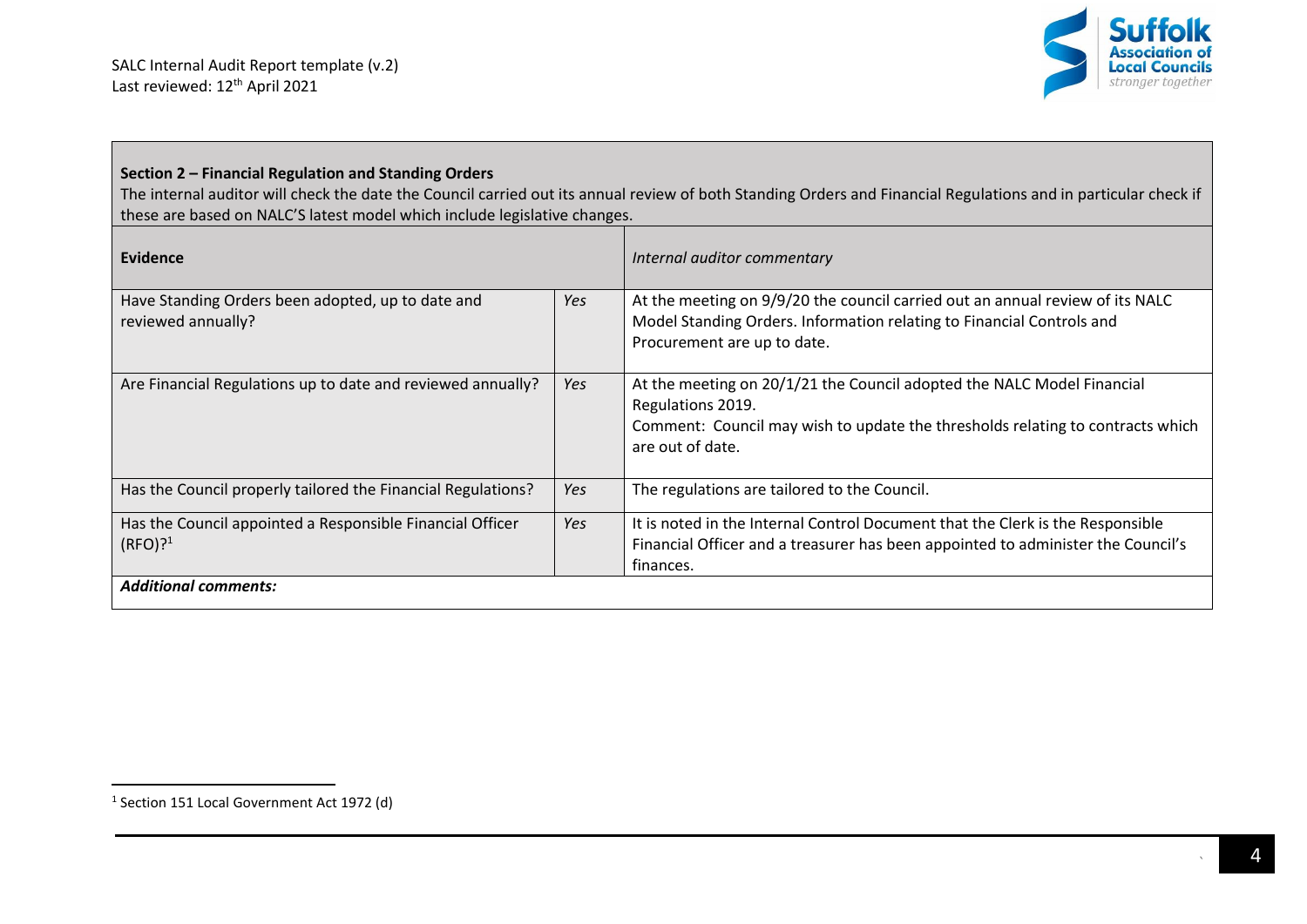

## **Section 3 – Payment controls**

The internal auditor will specifically check bank reconciliation including credit/debit cards and management approval processes and evidence that internal Financial Regulations (FO) are being followed. The internal auditor will examine how regular payments are managed and specifically seek evidence that these have been brought back to the Council for verification purposes especially where the actual payment made differs from the amount previously agreed. VAT should be clearly identified including evidence that claims have been correctly managed. The internal auditor will check if the Council has a clear understanding on eligibility in relation to the General Power of Competence and that s.137 has been correctly applied and managed*.*

| <b>Evidence</b>                                                                                |  | Internal auditor commentary                                                                                                                                                                                                                                                                                                                                                                                                                                                                                                                                                                                                                                                                                                                                                                                                                                                                                                                                                                                                                                                                                                                                                                                                                                                                                                                                                                                                                                                                                                                                       |
|------------------------------------------------------------------------------------------------|--|-------------------------------------------------------------------------------------------------------------------------------------------------------------------------------------------------------------------------------------------------------------------------------------------------------------------------------------------------------------------------------------------------------------------------------------------------------------------------------------------------------------------------------------------------------------------------------------------------------------------------------------------------------------------------------------------------------------------------------------------------------------------------------------------------------------------------------------------------------------------------------------------------------------------------------------------------------------------------------------------------------------------------------------------------------------------------------------------------------------------------------------------------------------------------------------------------------------------------------------------------------------------------------------------------------------------------------------------------------------------------------------------------------------------------------------------------------------------------------------------------------------------------------------------------------------------|
| Is there supporting paperwork for payments with<br>Partly<br>appropriate authorisation?<br>met |  | A selection of expenditure items were made and cross-checked against the cash<br>book, invoices and bank statements and overall were found to be in order.<br>However, for some expenditure made by internet banking only 1 signatory had<br>signed the order for payment and invoices had not been signed.<br>Recommendation: Council should adhere to the procedures outlined in their<br>own Internal Control Document relating to payments, which state that: '2<br>members of the council must sign every cheque or order for payment; consider<br>each payment against invoices and sign the invoice.'<br>At each full council meeting a list of payments is presented to ensure formal<br>approval of expenditure. Details of payments made are not noted in the minutes.<br>This item was raised in the internal audit from 2019/20.<br>Recommendation: In accordance with Financial Regulation 5.2 Council should<br>ensure that a detailed list of all payments be disclosed within or as an<br>attachment to the minutes of the meeting at which payment was authorised.<br>Personal payments (including salaries, wages, expenses and any payment made<br>in relation to the termination of a contract 4 of employment) may be<br>summarised to remove public access to any personal information. This<br>demonstrates good practice in that there are measures in place that help<br>safeguard public money supported by a straight forward and clear audit trail for<br>each payment.<br>Council contributes towards the upkeep of the church yard. |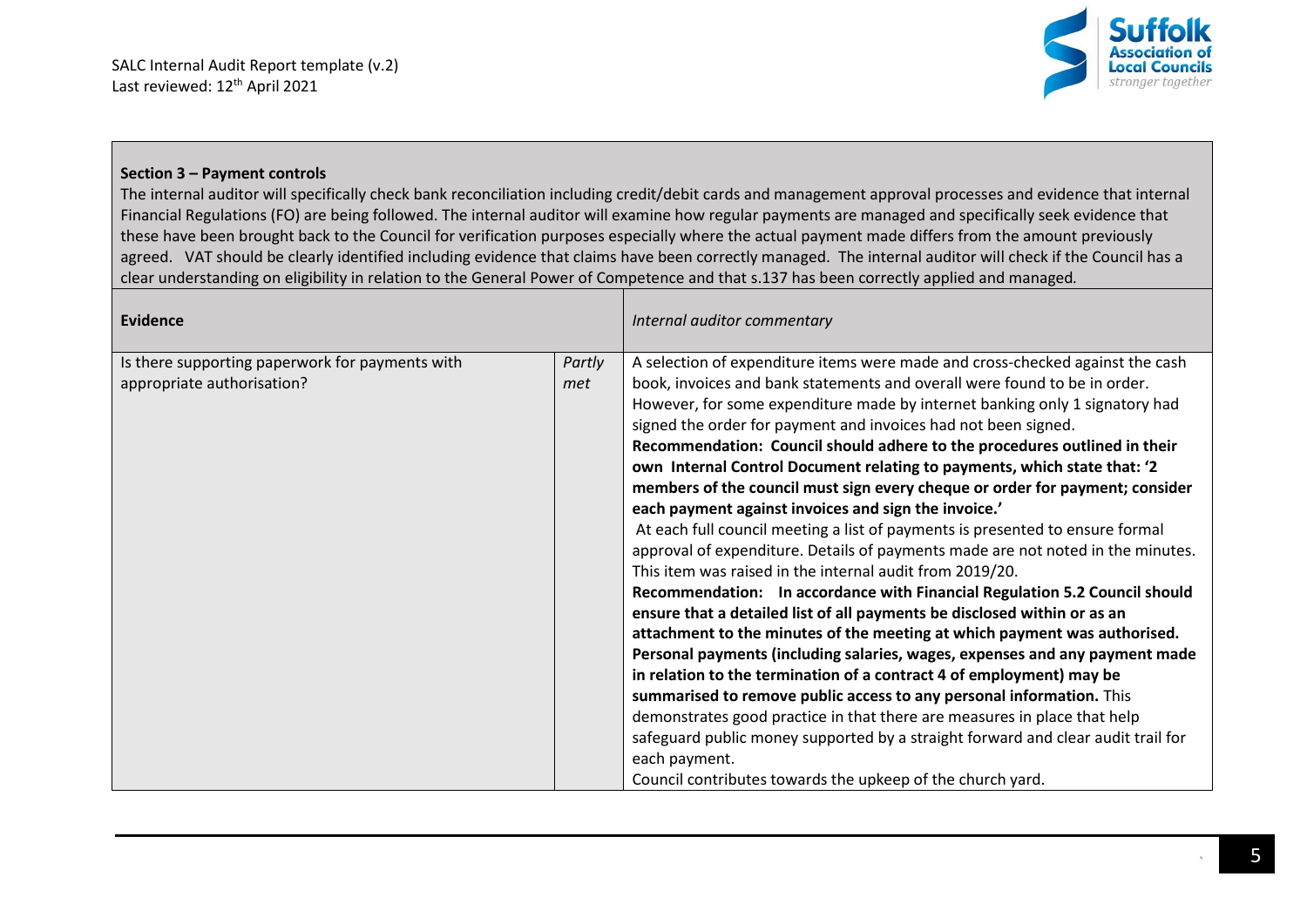

|                                                                                                                                       |           | Comment: For an open churchyard Council should be aware that the powers in<br>the Local Government Act 1894 prohibit Council's involvement in property<br>relating to the affairs of the Church e.g. maintenance or improvement of buildings<br>or land or contributing to the costs.                                                                                                                                                                                                                                    |
|---------------------------------------------------------------------------------------------------------------------------------------|-----------|--------------------------------------------------------------------------------------------------------------------------------------------------------------------------------------------------------------------------------------------------------------------------------------------------------------------------------------------------------------------------------------------------------------------------------------------------------------------------------------------------------------------------|
| Where applicable, are internet banking transactions properly<br>recorded and approved?                                                | Yes       | The Council produces detailed payment sheets for on-line bank payments, which<br>are approved by the Council, however the samples seen were only signed by 1<br>signatory and invoices are not signed/authorised by signatories.<br>Recommendation: Council, in using internet banking for the settlement of its<br>accounts, should be mindful that all payments should be made in accordance<br>with Council's Financial Regulations 6.9, and that evidence is retained showing<br>which members approved the payment. |
| Is VAT correctly identified, recorded and claimed within time<br>limits?                                                              | Yes       | Identified in the cash book and the claim for the period under review in the sum<br>of £453.49 is dated 1/10/20 to 31/1/21 and the sum of £1,762.28 is dated<br>16/4/20 to 29/9/20. Reclaiming VAT regularly is also included in the financial risk<br>assessment form.                                                                                                                                                                                                                                                  |
| Has the Council adopted the General Power of Competence<br>(GPOC) and is there evidence this is being applied correctly? <sup>2</sup> | Yes       | The Parish Council adopted the General Power of Competence at its meeting of<br>15th May 2019.                                                                                                                                                                                                                                                                                                                                                                                                                           |
| Are payments under s.137 <sup>3</sup> separately recorded, minuted<br>and is there evidence of direct benefit to electorate?          | <b>No</b> | No payments were made under The LGA S137.                                                                                                                                                                                                                                                                                                                                                                                                                                                                                |
| Where applicable, are payments of interest and principal<br>sums in respect of loans paid in accordance with<br>agreements?           | <b>No</b> | The Council does not have any loans.                                                                                                                                                                                                                                                                                                                                                                                                                                                                                     |
| <b>Additional comments:</b>                                                                                                           |           |                                                                                                                                                                                                                                                                                                                                                                                                                                                                                                                          |

<sup>2</sup> Localism Act

<sup>&</sup>lt;sup>3</sup> Section 137 of the Local Government Act 1972 ("the 1972 Act") enables local councils to spend a limited amount of money for purposes for which they have no other specific statutory expenditure. The basic power is for a local council to spend money (subject to the statutory limit – of £8.12 per elector) on purposes for the direct benefit of its area, or *part of its area, or all or some of its inhabitants.*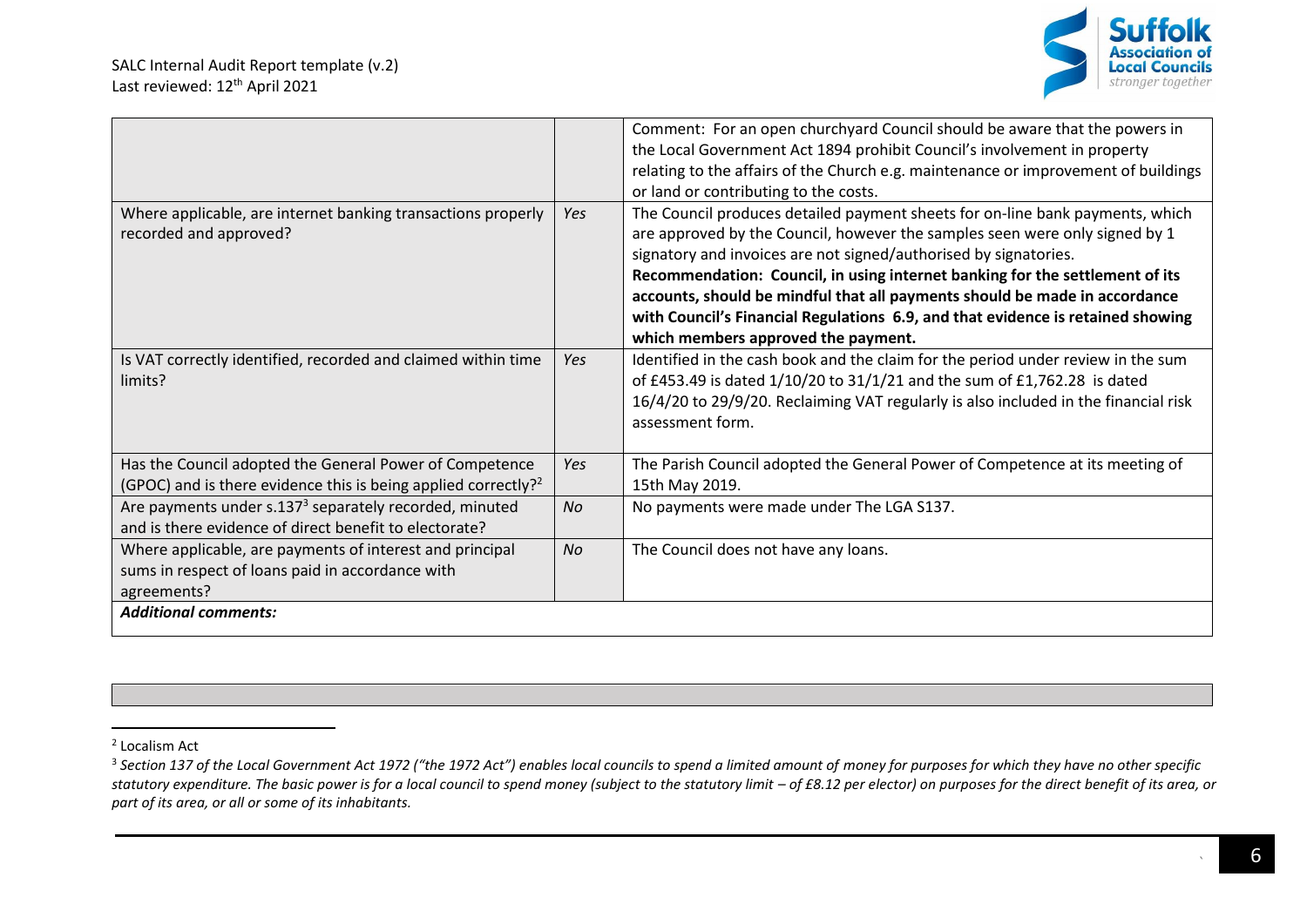

# **Section 4 – Risk management**

The internal auditor will expect to find evidence of the management of risks from identification of what those are for each individual Council through to how these will be managed and the controls in place to mitigate these and that these have been approved by the Council.

| Evidence                                                                                                                                                                        |     | Internal auditor commentary                                                                                                                                                                                                                                                                                                                                                                                                                                                                                                                   |
|---------------------------------------------------------------------------------------------------------------------------------------------------------------------------------|-----|-----------------------------------------------------------------------------------------------------------------------------------------------------------------------------------------------------------------------------------------------------------------------------------------------------------------------------------------------------------------------------------------------------------------------------------------------------------------------------------------------------------------------------------------------|
| Is there evidence of risk assessment documentation?                                                                                                                             | Yes | This was considered and reviewed for the period under review at the meeting of<br>the council on 20/1/21 and covers in general terms the matters which could<br>prevent a smaller relevant body from functioning. The Council has continued to<br>ensure that effective and efficient financial administration is in place.<br>A wide range of formal policies, procedures and protocols have been adopted by<br>the Council and these provide a solid foundation for the continuing operation of<br>strong financial management and control. |
| Is there evidence that risks are being identified and<br>managed?                                                                                                               | Yes | The risk assessment documentation show that all repairs and relevant<br>expenditure for these repairs are actioned/authorised in accordance with the<br>correct procedures of the Parish Council.<br>The play area inspection and actions were noted in the minutes of 14/10/20.                                                                                                                                                                                                                                                              |
| Does the Council have appropriate and adequate insurance<br>cover in place for employment, public liability and fidelity<br>guarantee and has been reviewed on an annual basis? | Yes | General insurance from RSA for the period under review shows core cover. Both<br>Public and Employers Liability cover for £10 million is held. Fidelity Guarantee<br>cover is £100,000 which given the current balances held by the Council is within<br>the recommended guidelines. It is noted in the risk assessment documentation<br>that an annual review is undertaken (before the time of the Policy renewal) of all<br>insurance arrangements in place. This was minuted on 27/5/20.                                                  |
| Evidence that internal controls are documented and regularly<br>reviewed <sup>4</sup>                                                                                           | Yes | As approved at a meeting of full council on 8/7/20 it was evidenced that the<br>Council has a comprehensive financial risk assessment that demonstrates public<br>finances are adequately protected and managed and evidence that any necessary<br>steps have been taken to mitigate any risks identified. Documentation to support                                                                                                                                                                                                           |

<sup>4</sup> Accounts and Audit Regulations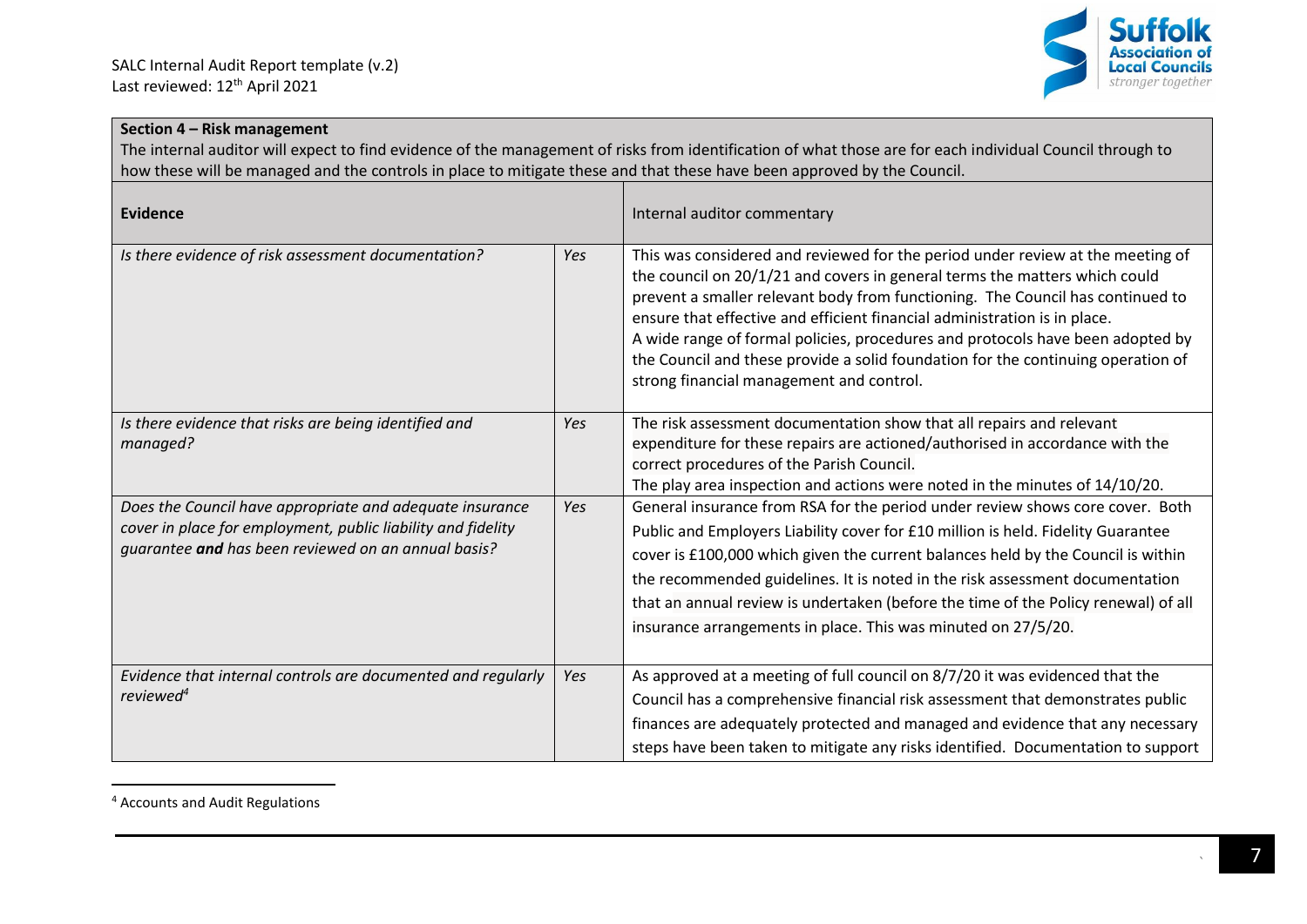

|                                                                                                                    |     | control procedures adopted by the Council for payments helps protect the RFO<br>and fulfils an internal control objective.                                                                                                                                                                                                                                                                                                                                                                                                                                                |
|--------------------------------------------------------------------------------------------------------------------|-----|---------------------------------------------------------------------------------------------------------------------------------------------------------------------------------------------------------------------------------------------------------------------------------------------------------------------------------------------------------------------------------------------------------------------------------------------------------------------------------------------------------------------------------------------------------------------------|
| Evidence that a review of the effectiveness of internal audit<br>has been carried out during the year <sup>5</sup> | Yes | The effectiveness of internal audit was discussed by full Council within the<br>internal control statement submitted and approved at a meeting on 8/7/20.<br>Council shows good practice by including in their risk assessment documentation<br>that the internal auditor is appointed by the council. The Internal Auditor is<br>supplied with the relevant documents to audit and the form to complete and sign<br>for the External Auditor. Procedures are all covered in the 'Review of<br>Effectiveness of the system of Internal Audit' which is reviewed annually. |
| <b>Additional comments:</b>                                                                                        |     |                                                                                                                                                                                                                                                                                                                                                                                                                                                                                                                                                                           |

# **Section 5 – Budgetary controls**

The internal auditor will seek verification that budgets are properly prepared, agreed and monitored. In particular they will look for evidence of good practice in that the key stages of the budgetary process have been followed

| Evidence                                                 |     | Internal auditor commentary                                                  |
|----------------------------------------------------------|-----|------------------------------------------------------------------------------|
| Verify that budget has been properly prepared and agreed | Yes | The budget for the year 2020/21 was approved by full Council at a meeting on |
|                                                          |     | 11/11/2019. The sum of the budget was not included in the minutes.           |
|                                                          |     | A comprehensive budget is published on the website.                          |
|                                                          |     | Comment: Council may wish to include in the minutes the sum of the budget.   |
| Verify that the precept amount has been agreed in full   | Yes | The precept was set at £28,000 and formally approved at a meeting on         |
| Council and clearly minuted                              |     | 11/11/2019.                                                                  |
|                                                          |     |                                                                              |

<sup>5</sup> Governance and Accountability Guide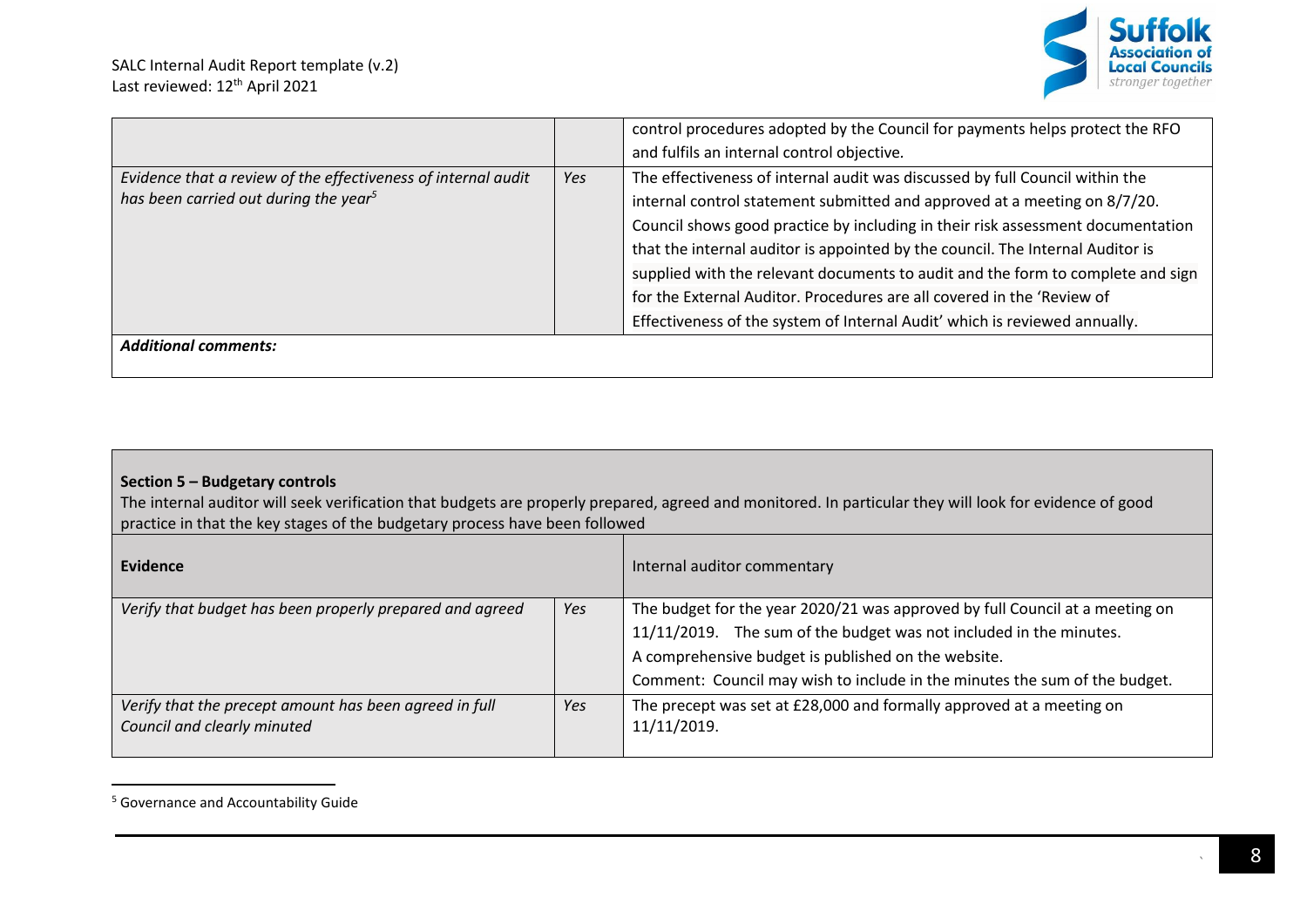

| Regular reporting of expenditure and variances from budget | Yes | Comparisons between budgeted and actual income and expenditure are reported                                                                                                                                                                                                                                                                                                                                                                                                                                                     |
|------------------------------------------------------------|-----|---------------------------------------------------------------------------------------------------------------------------------------------------------------------------------------------------------------------------------------------------------------------------------------------------------------------------------------------------------------------------------------------------------------------------------------------------------------------------------------------------------------------------------|
|                                                            |     | to Council in the quarterly reports submitted in accordance with Councils                                                                                                                                                                                                                                                                                                                                                                                                                                                       |
|                                                            |     | Standing Orders. Evidence was seen that Council has reviewed progress against                                                                                                                                                                                                                                                                                                                                                                                                                                                   |
|                                                            |     | the budget regularly throughout the year by publishing reports submitted to                                                                                                                                                                                                                                                                                                                                                                                                                                                     |
|                                                            |     | Council on its website.                                                                                                                                                                                                                                                                                                                                                                                                                                                                                                         |
| Reserves held – general and earmarked <sup>6</sup>         | Yes | The Council's final accounts show general reserves in the sum of £38,548 with<br>earmarked reserves in the sum of £6,000 with overall reserves standing at<br>£44,548.<br>Comment: the generally accepted recommendation with regard to the<br>appropriate minimum level of a Smaller Authority's General Reserve is that this<br>should be maintained at between three (3) and twelve (12) months Net Revenue<br>Expenditure. At the current level, council's general reserves are considered to be<br>just within this level. |
| <b>Additional comments:</b>                                |     |                                                                                                                                                                                                                                                                                                                                                                                                                                                                                                                                 |

The internal auditor will seek evidence to ensure income is correct managed – recorded, banked and reported and test mechanisms used to achieve this.

| Evidence                                         |               | Internal auditor commentary                                                                                                                                                                                                                                                                                                                                                                                                                  |
|--------------------------------------------------|---------------|----------------------------------------------------------------------------------------------------------------------------------------------------------------------------------------------------------------------------------------------------------------------------------------------------------------------------------------------------------------------------------------------------------------------------------------------|
| Is income properly recorded and promptly banked? | Partly<br>met | A number of items of income were cross-checked against the cash book and bank<br>statement and quarterly reports and found to be in order but no receipts were<br>available for 3 grants received.<br>Comment: In accordance with proper practices the Responsible Financial Officer<br>should ensures that accounting records contain day to day entries of all sums of<br>money and that invoices/receipts are available for all receipts. |

 $^{\rm 6}$  In accordance with proper practices, the generally accepted minimum level of a Smaller Authority's General Reserve is that this should be maintained at between three (3) and twelve (12) months of Net Revenue Expenditure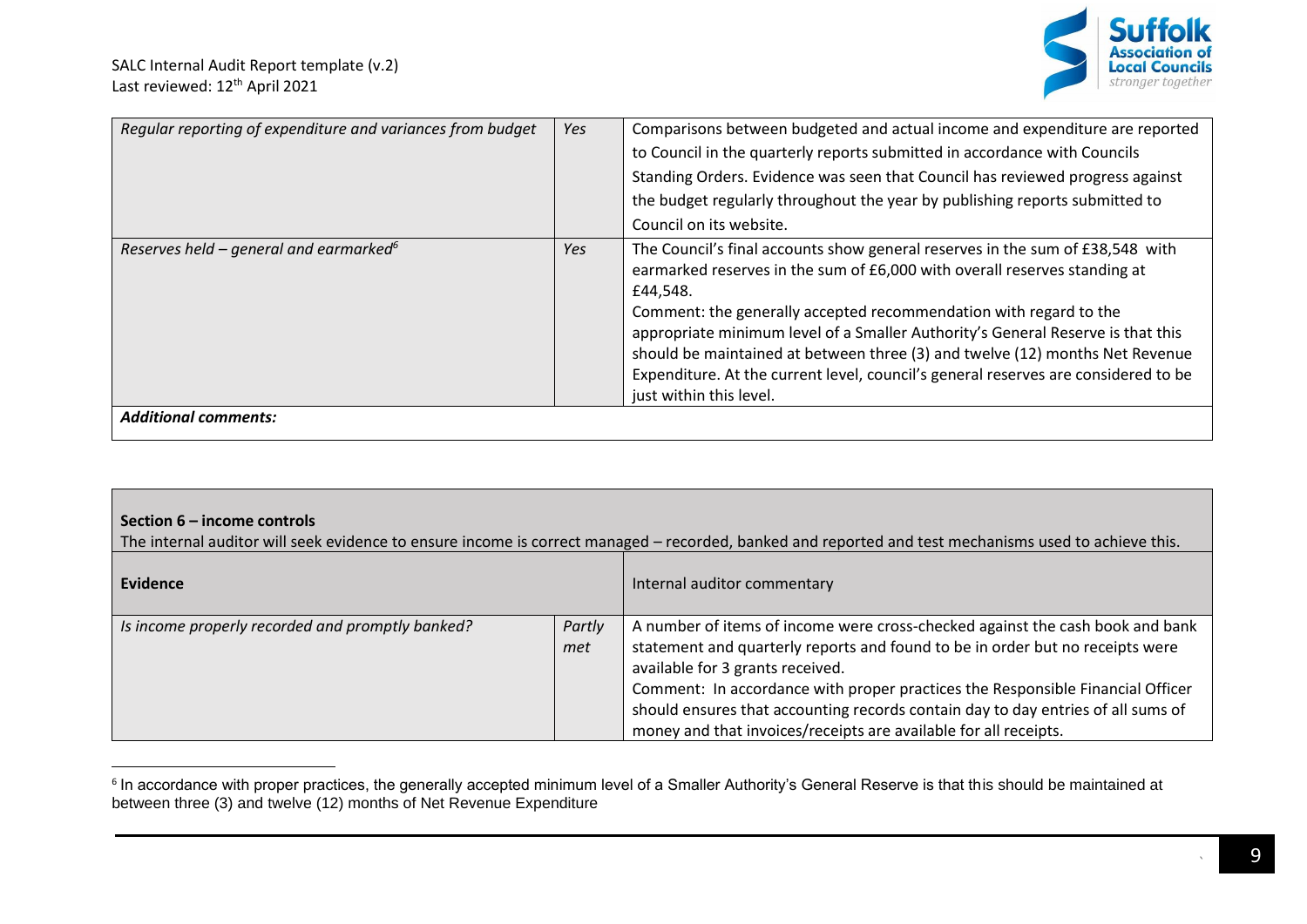

| Is income reported to full council?                            | Yes                                                                                      | The Council is advised of all income in the quarterly reports from the Financial  |  |
|----------------------------------------------------------------|------------------------------------------------------------------------------------------|-----------------------------------------------------------------------------------|--|
|                                                                |                                                                                          | Officer.                                                                          |  |
|                                                                |                                                                                          | Comment: It is good practice to include a list of all income received in the      |  |
|                                                                |                                                                                          | minutes.                                                                          |  |
| Does the precept recorded agree to the Council Tax             | Yes                                                                                      | The Council received precept of £28,000 during the year under review in April and |  |
| Authority's notification?                                      |                                                                                          | September.                                                                        |  |
| If appropriate, are CIL reporting schedules in accordance with | Yes                                                                                      | CIL funds received for the year under review show receipts of £708.22 as reported |  |
| the Regulations? <sup>7</sup>                                  |                                                                                          | to full council. In accordance with the Regulations the council have received a   |  |
| Is CIL income reported to the council?                         | Yes                                                                                      | proportion of CIL funds and ensured that retained balances are transferred to the |  |
| Does unspent CIL income form part of earmarked reserves?       | earmarked reserves specifically allocated. The council has complied with its duty<br>Yes |                                                                                   |  |
|                                                                |                                                                                          | to produce an annual report that details the amount of CIL funds received and     |  |
| Has an annual report been produced?                            |                                                                                          | spent. The annual report for the year ending 31/3/21 showing income received      |  |
|                                                                |                                                                                          |                                                                                   |  |
| Has it been published on the authority's website?              | Yes                                                                                      | and retained balances was verified by the internal auditor and the council        |  |
|                                                                |                                                                                          | understands that it should comply with its duty to upload the annual report onto  |  |
|                                                                |                                                                                          | its website.                                                                      |  |
| <b>Additional comments:</b>                                    |                                                                                          |                                                                                   |  |
|                                                                |                                                                                          |                                                                                   |  |

<sup>7</sup> Community Infrastructure Levy Regulations 2010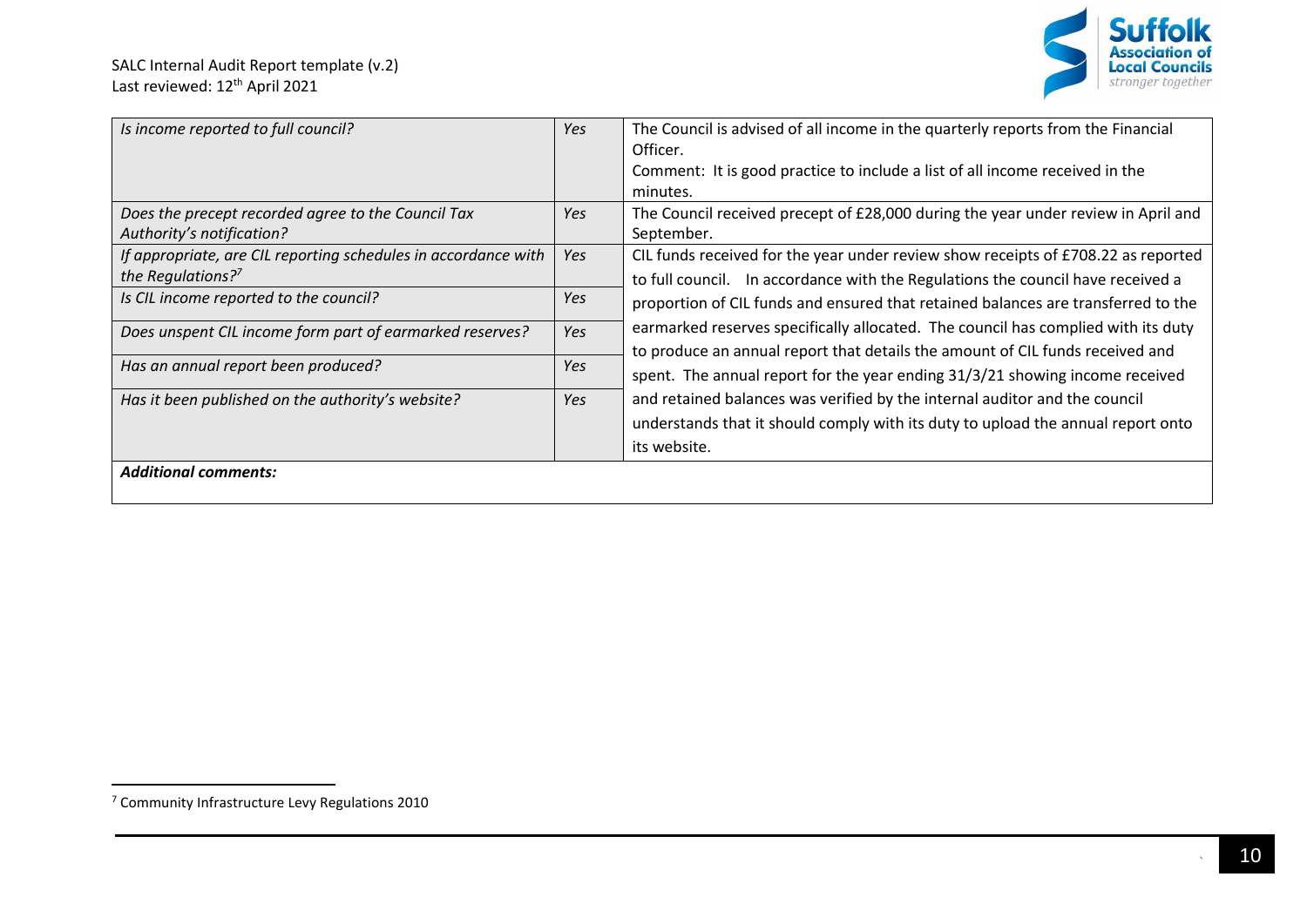

# **Section 7 – petty cash**

The Internal Auditor will seek evidence that the Council has followed its own policies, procedures and verification processes and that these are up to date.

| <b>Evidence</b>                                               |           | Internal auditor commentary         |
|---------------------------------------------------------------|-----------|-------------------------------------|
| Is petty cash in operation?                                   | <b>No</b> | A system of petty cash is not used. |
| If appropriate, is there an adequate control system in place? | N/A       |                                     |
| <b>Additional comments:</b>                                   |           |                                     |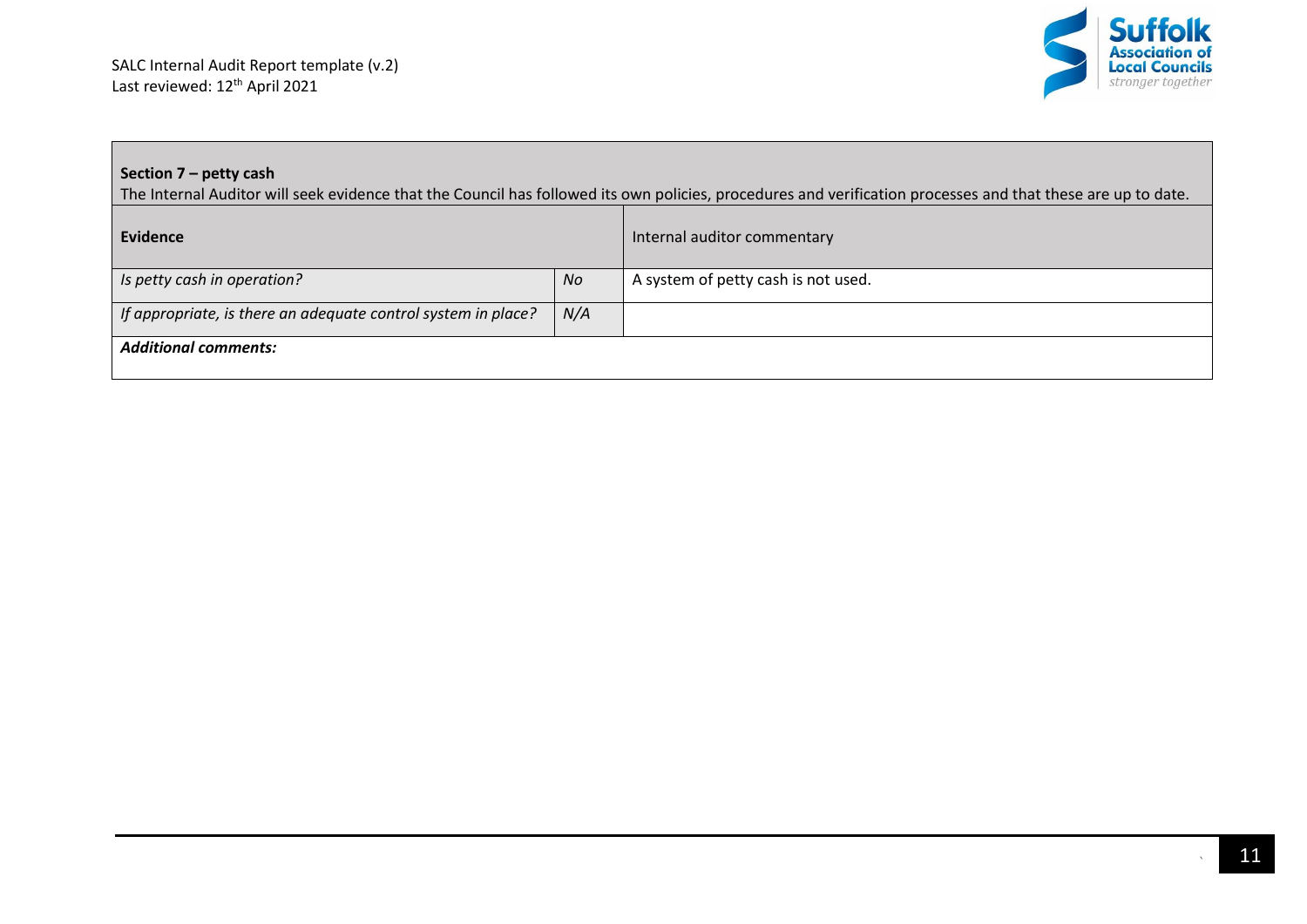

## **Section 8 – Payroll controls**

The Internal Auditor will check salaries are approved in accordance with PAYE, NI, Pension and that there is a clear understanding that the clerk is not selfemployed. If the Clerk was recruited after 1<sup>st</sup> April 201, evidence will be required to show compliance with the new requirements for the statement of employment, Induction, probation periods and training requirements. The Internal Auditor will also review how payroll is managed including evidence of approval of payslips.

| Evidence                                                                                                                                                                      |            | Internal auditor commentary                                                                                                                                                                                                                                                                                                                                                |
|-------------------------------------------------------------------------------------------------------------------------------------------------------------------------------|------------|----------------------------------------------------------------------------------------------------------------------------------------------------------------------------------------------------------------------------------------------------------------------------------------------------------------------------------------------------------------------------|
| Do all employees have contracts of employment?                                                                                                                                | N/A        | The Council has 4 employees during the period under review. Copies of P60s seen<br>for all employees. It is noted in the Council's risk assessment documents that salary                                                                                                                                                                                                   |
| Has the Council approved salary paid?                                                                                                                                         | Yes        | rates are assessed annually by a committee and applied on 1 <sup>st</sup> April each year.                                                                                                                                                                                                                                                                                 |
| Minimum wage paid?                                                                                                                                                            | <b>Yes</b> | Employment contracts were not reviewed during the internal audit, but evidence<br>confirms all salary payments are authorised by full Council. In accordance with<br>proper practices, the Council has ensured that the remuneration payable to all<br>employees has been approved in advance by the Council.                                                              |
| Are arrangements in place for authorising of the payroll and<br>payments to the council? Does this include a verification<br>process for agreeing rates of pay to be applied? | Yes        | The payroll function is operated in accordance with HM Revenue and Customs<br>guidelines. There are suitable payroll arrangements in place which ensures the<br>accuracy and legitimacy of payments of salaries and wages, and associated<br>liabilities and as such the Council has complied with its duties under employment<br>legislation.                             |
| Do salary payments include deductions for PAYE/NIC? Is<br>PAYE/NIC paid promptly to HMRC?                                                                                     | Yes        | In accordance with Proper Practices, PAYE taxes and employee and employer<br>National Insurance contributions (NIC) are calculated and recorded for every<br>employee. Deductions are paid to HM Revenue and Customs on or before the dates<br>prescribed.                                                                                                                 |
| Is there evidence that the Council is aware of its pension<br>responsibilities? Are pension payments in operation? <sup>8</sup>                                               | <b>Yes</b> | Council is aware of its pension responsibilities and has set up a NEST Pension<br>Scheme. There are currently no members in that scheme and as such no pension<br>contributions were due for the year under review.<br>Comment: Council may wish to note in the minutes or include in their Internal<br>Control Document that it is aware of its pension responsibilities. |

 $8$  The Pension Regulator – [website click here](https://www.thepensionsregulator.gov.uk/en/employers)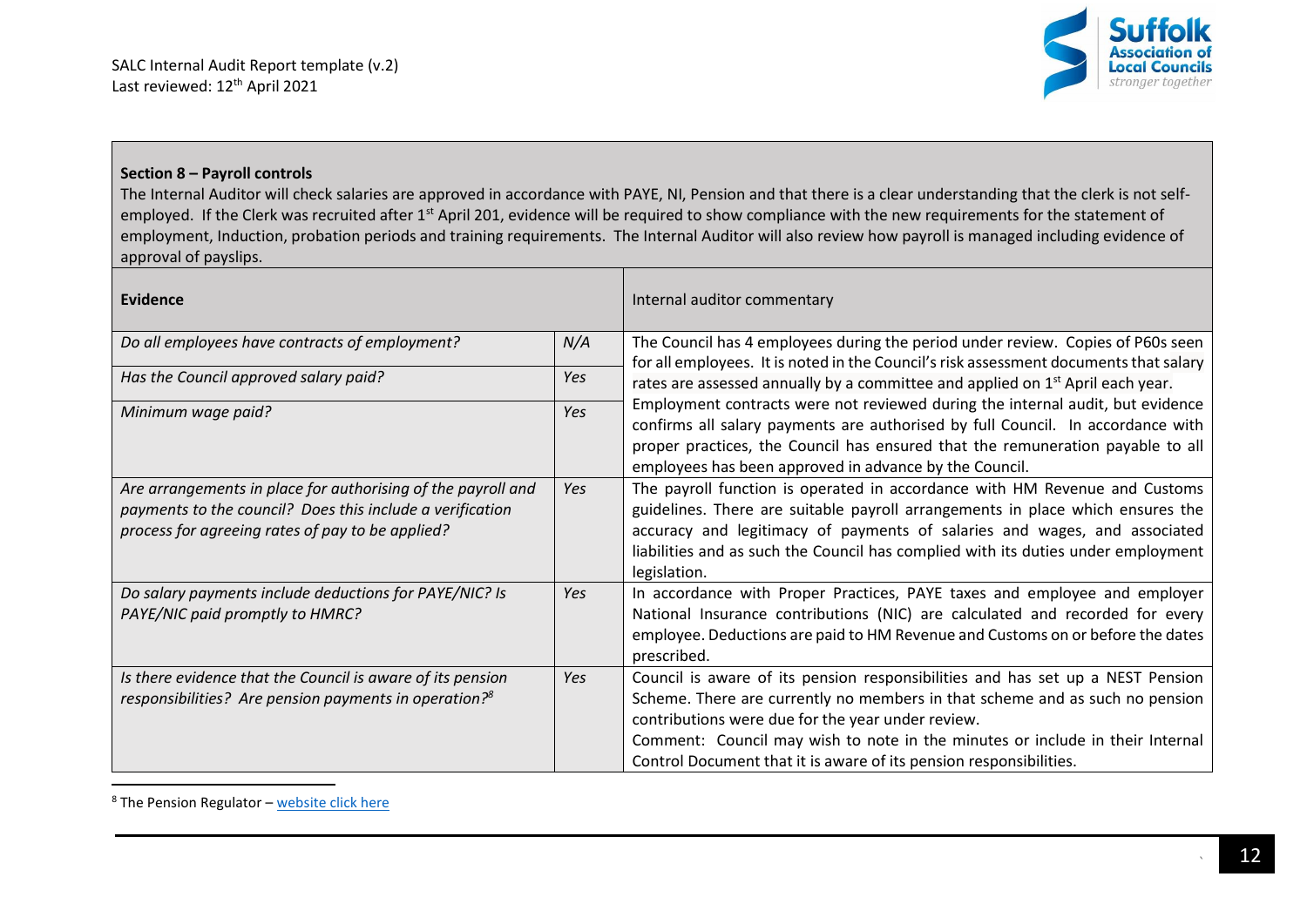

| Are there any other payments (eq: expenses) and are these | Yes | Expenses payments are reasonable, supported by invoices and approved by |
|-----------------------------------------------------------|-----|-------------------------------------------------------------------------|
| reasonable and approved by the Council?                   |     | Council.                                                                |
| <b>Additional comments:</b>                               |     |                                                                         |
|                                                           |     |                                                                         |

#### **Section 9 – Asset control**

The Internal Audit will be seeking to establish if there is a list of assets in accordance with proper practices including the date of acquisition, location and value. This extends to checking policies (with evidence of review) and that the Council has applied the documented approach in practice. The Internal Auditor will check not only valuation processes but the existence of reserve budgets for depreciation and adequacy of insurance. A clear audit trail should be available when items are purchased including minutes to evidence approval.

| Evidence                                                                                                                      |     | Internal auditor commentary                                                                                                                                                                                                                        |
|-------------------------------------------------------------------------------------------------------------------------------|-----|----------------------------------------------------------------------------------------------------------------------------------------------------------------------------------------------------------------------------------------------------|
| Does the Council maintain a register of material assets it<br>owns and manage this in accordance with proper practices? $9^9$ | Yes | Declared value is £78,717.96 which agrees with the figure in box 9 of the AGAR for<br>'total assets'.                                                                                                                                              |
| Are the value of the assets included? (note value for<br><i>insurance purposes may differ)</i>                                | Yes | The asset register lists items under insurance that fall within the Council's remit<br>for maintenance and ownership. The register states value as at the date of<br>acquisition and where assets have been gifted or have an unknown value been   |
| Are records of deeds, articles, land registry title number<br>available?                                                      | N/A | given an approximate value<br>Council shows good practice by including 'an annual review of assets is<br>undertaken for insurance provision and maintenance provisions' in their risk<br>assessment documentation.                                 |
| Is the asset register up to date and reviewed annually?                                                                       | Yes | The asset register is up to date and auditor has been advised that a review was<br>undertaken when the insurance was renewed at the meeting of 19/5/20.<br>Comment: Council should note in the minutes the annual review of the asset<br>register. |

<sup>9</sup> Governance and Accountability for Smaller Authorities in England – March 2019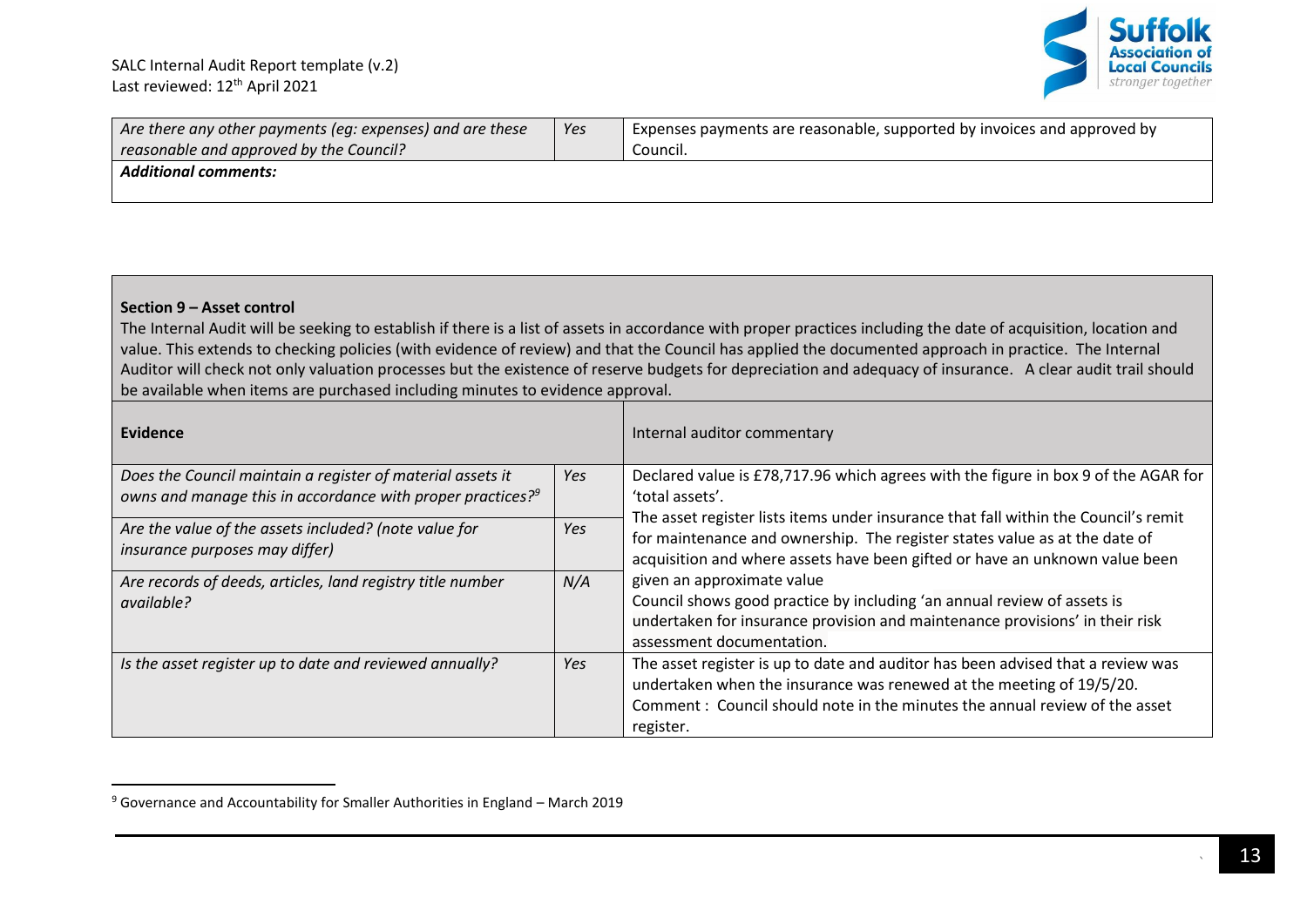

| Cross checking of insurance cover | Yes | It was noted in the minutes of 27/5/20 that the Council's insurance policy has<br>been checked. |
|-----------------------------------|-----|-------------------------------------------------------------------------------------------------|
| <b>Additional comments:</b>       |     |                                                                                                 |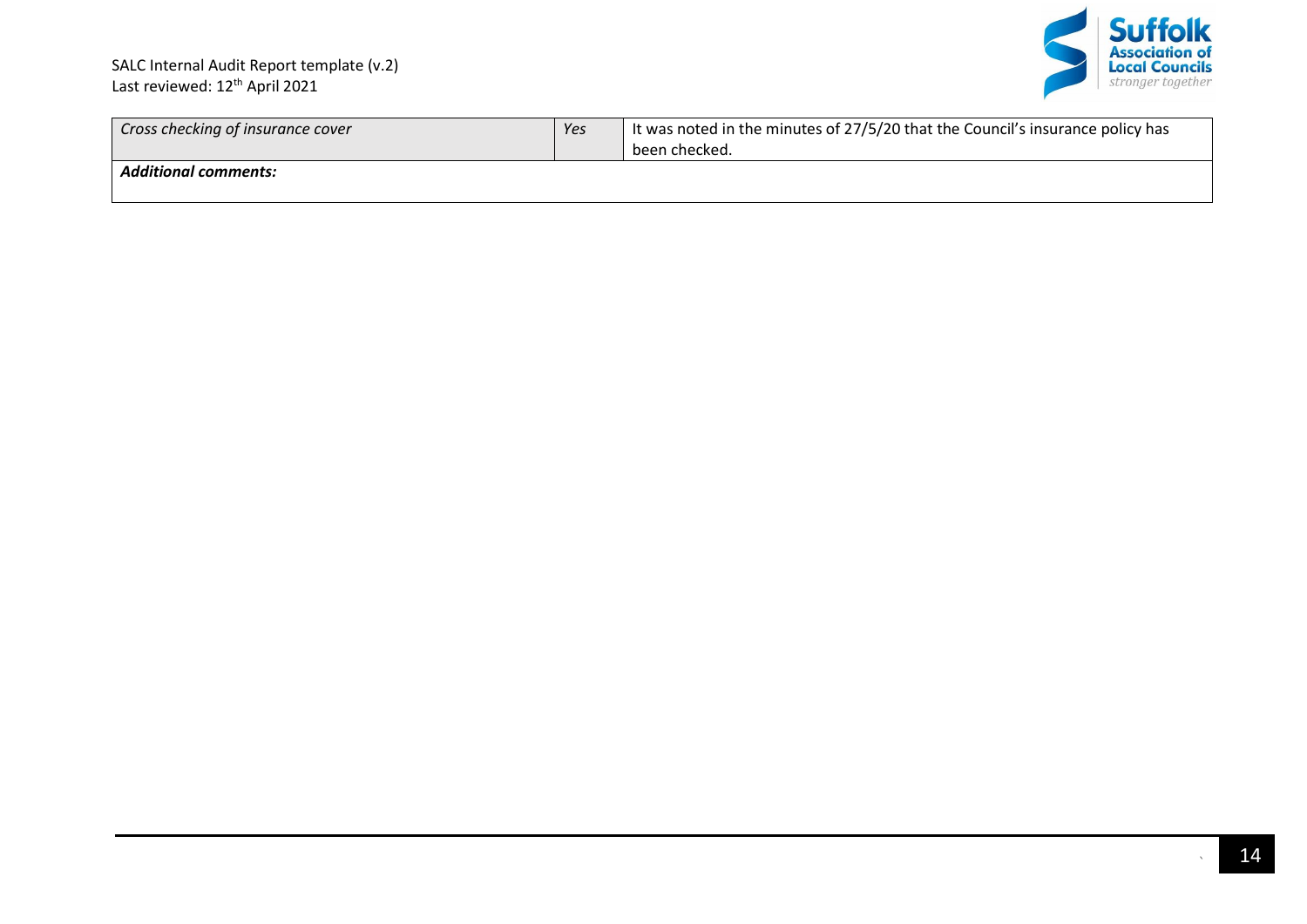

## **Section 10 – bank reconciliation**

The internal auditor will seek to establish that the Council understands and can evidence good practice and internal control mechanisms in relation to bank reconciliation.

| <b>Evidence</b>                                                                                          |               | Internal auditor commentary                                                                                                                                                                                                                                                                                                                                                                                                                                                                                                                                                                                                                                                                                                                                                                                                   |
|----------------------------------------------------------------------------------------------------------|---------------|-------------------------------------------------------------------------------------------------------------------------------------------------------------------------------------------------------------------------------------------------------------------------------------------------------------------------------------------------------------------------------------------------------------------------------------------------------------------------------------------------------------------------------------------------------------------------------------------------------------------------------------------------------------------------------------------------------------------------------------------------------------------------------------------------------------------------------|
| Is bank reconciliation regularly completed and reconciled<br>with the cash book and cover every account? | Yes           | In line with the Council's own Financial Regulations bank reconciliations are<br>completed quarterly and noted in the accounts. There is evidence of good<br>financial practice and the Council has implemented a system whereby bank<br>reconciliation is correctly verified by the Council. This not only safeguards the<br>Responsible Financial Officer but also fulfils an internal control objective. Regular<br>bank reconciliations are included in the Internal Control Document.<br>Council also notes in their risk assessment documentation that the treasurer<br>reconciles bank statements monthly. A monitoring statement is produced<br>regularly and presented to Council, discussed and approved at a meeting. This<br>statement includes a breakdown of receipts and payments balanced against the<br>bank |
| Do bank balances agree with bank statements?                                                             | Partly<br>met | Bank balances agree with period end statements as at year end $31^{st}$ March for the<br>period under review the balance across the Council's accounts stood at :<br>Unity Trust current account £10,229.88<br>Barclays Business Premium Account £25,767.76<br>Unity Trust Deposit Account £6,120.34<br>Barclays Community Account £1,305.27 dated 30/9/20 - This account was last<br>used in 2018 and due to a bank error, the account has been made dormant and a<br>bank statement is not available.<br>Comment: Council to obtain supporting information as soon as they are able.                                                                                                                                                                                                                                        |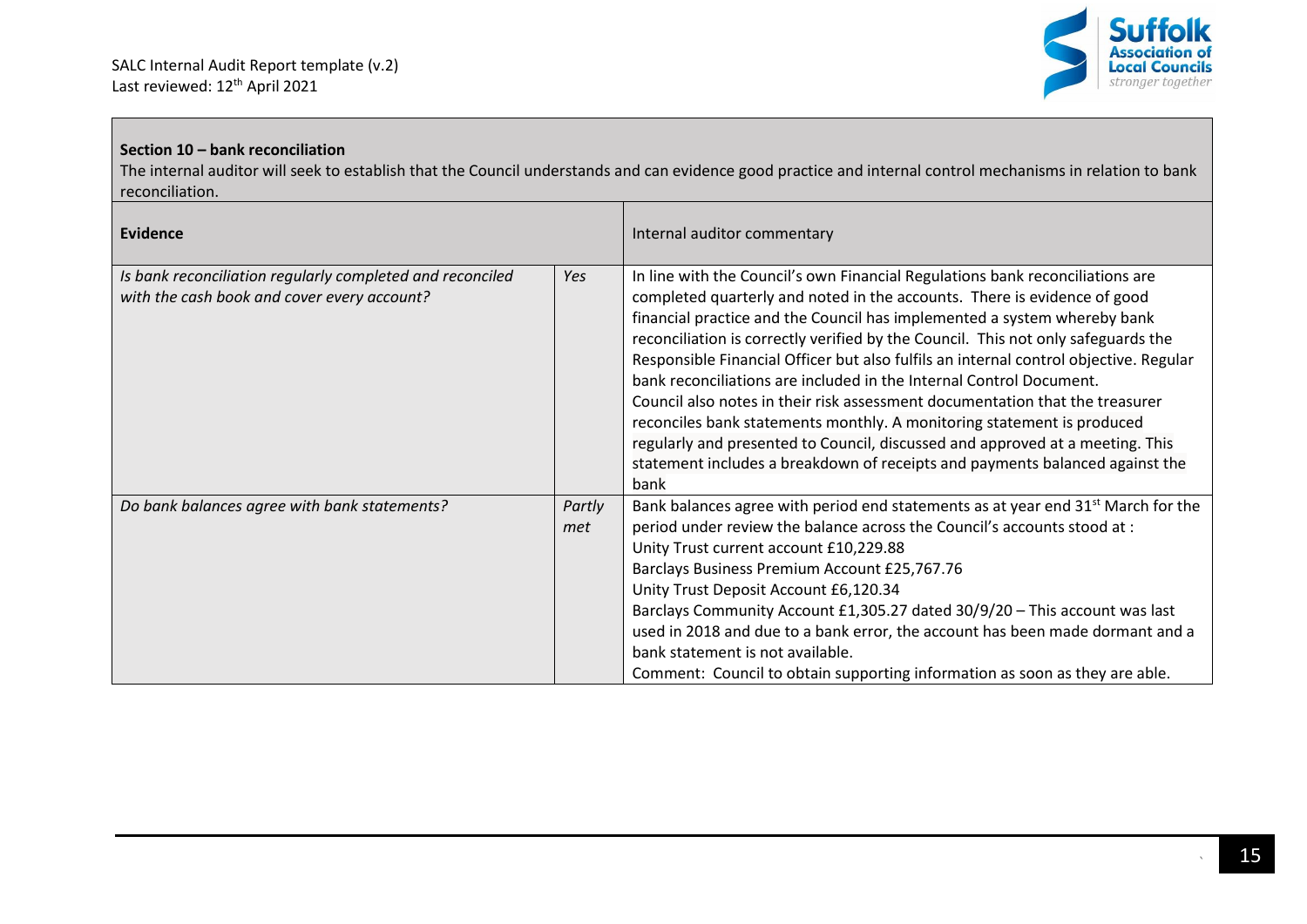

| Is there regular reporting of bank balances at Council<br>meetings? | Yes | Financial reports are submitted to the Council including a quarterly summary of<br>income and expenditure in accordance with the Council's own Standing Orders. |
|---------------------------------------------------------------------|-----|-----------------------------------------------------------------------------------------------------------------------------------------------------------------|
|                                                                     |     |                                                                                                                                                                 |

| Section $11 -$ year end procedures                                       |     |                                                                                                                                                                                                                                                                                                                                                                                                                                                                                                                                                                           |
|--------------------------------------------------------------------------|-----|---------------------------------------------------------------------------------------------------------------------------------------------------------------------------------------------------------------------------------------------------------------------------------------------------------------------------------------------------------------------------------------------------------------------------------------------------------------------------------------------------------------------------------------------------------------------------|
| Evidence                                                                 |     | Internal auditor commentary                                                                                                                                                                                                                                                                                                                                                                                                                                                                                                                                               |
| Are appropriate accounting procedures used?                              | Yes | Accounts are produced on an income and expenditure basis.                                                                                                                                                                                                                                                                                                                                                                                                                                                                                                                 |
| Financial trail from records to presented accounts                       | Yes | The end of year accounts and supporting documentation were well presented for<br>the internal auditor review.                                                                                                                                                                                                                                                                                                                                                                                                                                                             |
| Has the appropriate end of year $AGAR^{10}$ documents been<br>completed? | Yes | The Council is a smaller authority with gross income and expenditure exceeding<br>£25,000, it has completed Sections 1 and 2 of Part 3 of the AGAR.<br>The smaller authority has disclosed that it took appropriate action on all matters<br>raised in reports from internal and external audit, by answering 'Yes' to Section 1,<br>Assertion 7, which, on the basis of the recommendations in this report raised<br>under item 3 'Payment Controls' is not correct.<br>Recommendation: Council change their assertion under item 7 of Section 1 of<br>the AGAR to 'No'. |

<sup>10</sup> Annual Governance & Accountability Return (AGAR)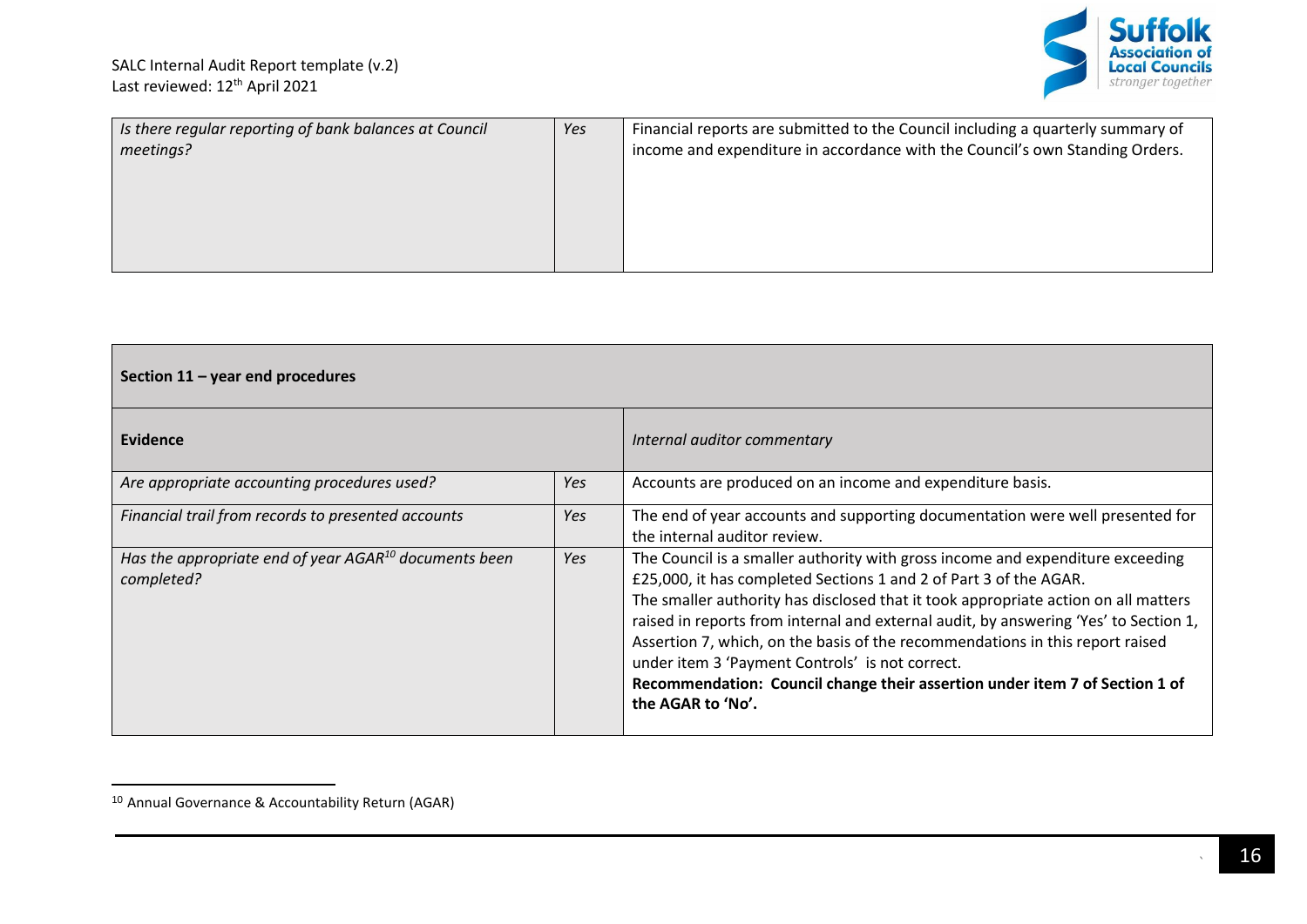

| Did the Council meet the exemption criteria and correctly<br>declared itself exempt?                                                                                                                  | N/A | The Council have not declared themselves exempt from a Limited Assurance<br>Review.                                                                                                                                                                                                                                                                                                                                                                                                                                                                                                                                                                                                                                                                                                                                                                                                                                                                                             |
|-------------------------------------------------------------------------------------------------------------------------------------------------------------------------------------------------------|-----|---------------------------------------------------------------------------------------------------------------------------------------------------------------------------------------------------------------------------------------------------------------------------------------------------------------------------------------------------------------------------------------------------------------------------------------------------------------------------------------------------------------------------------------------------------------------------------------------------------------------------------------------------------------------------------------------------------------------------------------------------------------------------------------------------------------------------------------------------------------------------------------------------------------------------------------------------------------------------------|
| During the period in question did the small authority<br>demonstrate that it correctly provided for the exercise of<br>public right as required by the Accounts and Audit<br><b>Regulations 2015?</b> | Yes | The internal auditor was able to find details of the arrangements for the exercise<br>of public rights for the period under review on the public website used by the<br>Council from 4/8/20 to 13/9/20.                                                                                                                                                                                                                                                                                                                                                                                                                                                                                                                                                                                                                                                                                                                                                                         |
| Have the publication requirements been met in accordance<br>with the Regulations? $11$                                                                                                                | Yes | Under the Accounts and Audit Regulations 2015, authorities must publish the<br>following information on a publicly accessible website:<br>Before 1 July 2020 authorities must publish:<br>Notice of the period for the exercise of public rights and a declaration that the<br>accounting statements are as yet unaudited;<br>Section 1 - Annual Governance Statement 2019/20, approved and signed, page 4<br>Section 2 - Accounting Statements 2019/20, approved and signed, page 5<br>Not later than 30 September 2020 authorities must publish:<br>Notice of conclusion of audit<br><b>Section 3 - External Auditor Report and Certificate</b><br>Sections 1 and 2 of AGAR including any amendments as a result of the limited<br>assurance review.<br>It is recommended as best practice, to avoid any potential confusion by local<br>electors and interested parties, that the Annual Internal Audit Report is also<br>published and the auditor was able to verify this. |
| <b>Additional comments:</b>                                                                                                                                                                           |     |                                                                                                                                                                                                                                                                                                                                                                                                                                                                                                                                                                                                                                                                                                                                                                                                                                                                                                                                                                                 |

**Section 12 – internal audit**

<sup>11</sup> Accounts and Audit Regulations 2015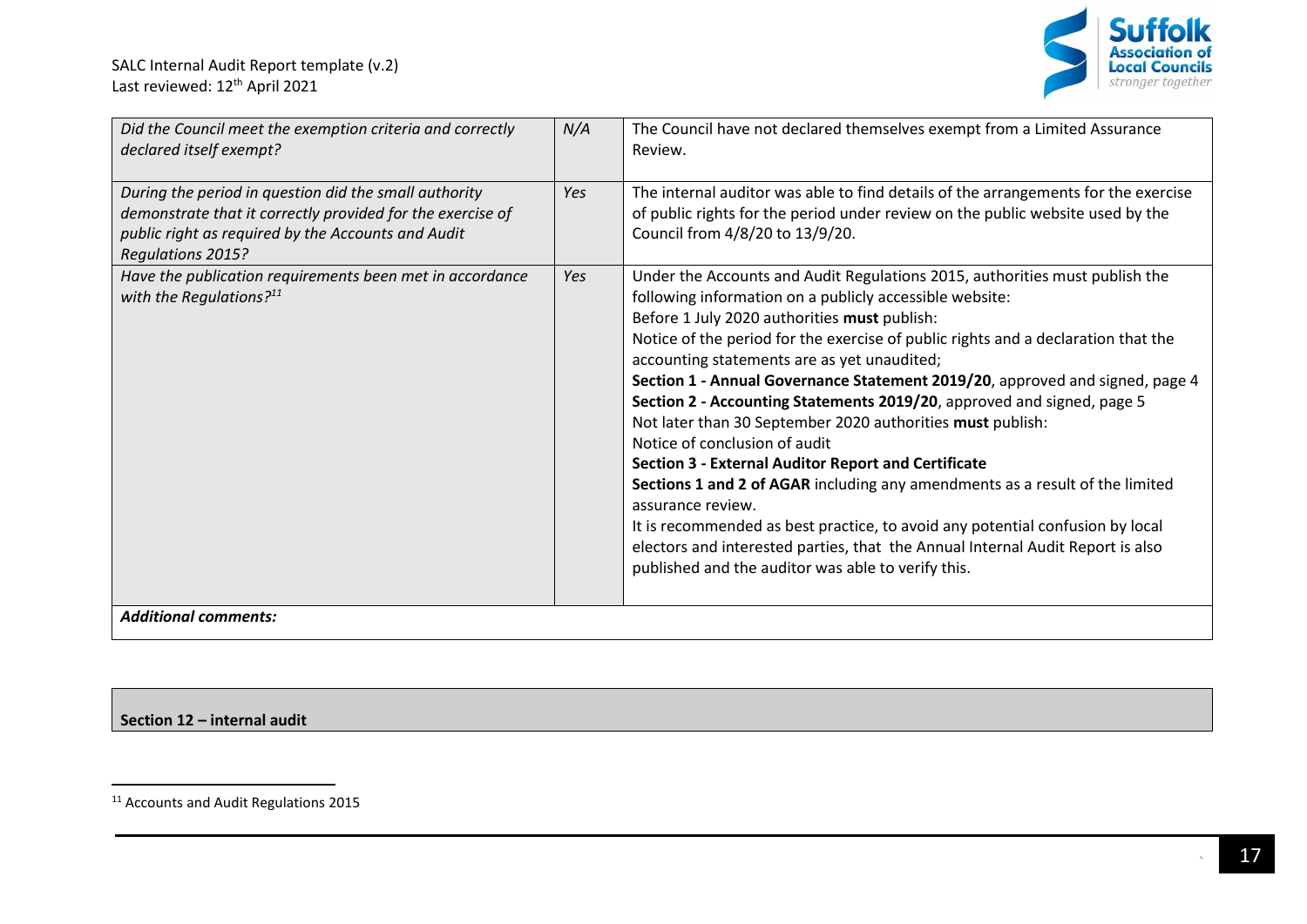

| The internal auditor will revisit weaknesses and recommendations previously identified to see if these have been addressed. They will also check if any<br>changes introduced require further verification to ensure effectiveness of the corrective action taken. |               |                                                                                                                                                                                                                                                                                                                                                                                                                                                                                                                                                                                                                                                                                                                                                                                                                                                                                                                                                                                                                                                                                       |
|--------------------------------------------------------------------------------------------------------------------------------------------------------------------------------------------------------------------------------------------------------------------|---------------|---------------------------------------------------------------------------------------------------------------------------------------------------------------------------------------------------------------------------------------------------------------------------------------------------------------------------------------------------------------------------------------------------------------------------------------------------------------------------------------------------------------------------------------------------------------------------------------------------------------------------------------------------------------------------------------------------------------------------------------------------------------------------------------------------------------------------------------------------------------------------------------------------------------------------------------------------------------------------------------------------------------------------------------------------------------------------------------|
| <b>Evidence</b>                                                                                                                                                                                                                                                    |               | Internal auditor commentary                                                                                                                                                                                                                                                                                                                                                                                                                                                                                                                                                                                                                                                                                                                                                                                                                                                                                                                                                                                                                                                           |
| Has the previous internal audit report been considered by the<br>Council?                                                                                                                                                                                          | Yes           | The Internal Auditor's Report for the year ending 31/3/2021 has been considered<br>and reviewed by the Council at their meeting on 14/10/20 and accepted.                                                                                                                                                                                                                                                                                                                                                                                                                                                                                                                                                                                                                                                                                                                                                                                                                                                                                                                             |
| Has appropriate action been taken regarding the<br>recommendations raised?                                                                                                                                                                                         | Partly<br>met | It was noted in the internal audit 2020 that ' in accordance with FR 5.2 Council<br>should ensure that a detailed list of all payments be disclosed within or as an<br>attachment to the minutes of the meeting at which payment was authorised' -<br>this has not been action.<br>A further recommendation from the 2018/19 audit report suggested that 'the<br>council should consider/incorporating the written control procedures for<br>payments by bank transfer or other electronic into the Internal Control Statement<br>and Risk Assessment. Such controls should also include establishing a full audit<br>trail with the authorisation of the necessary supporting documentation and/or<br>approval with respect to each expense incurred.' - this item has been included in<br>the Internal Control Document however the Council did not follow these<br>procedures during this audit year.<br>Recommendation: In accordance with their own financial Regulations, any<br>items raised in internal or external audits should be notified to the Council and<br>actioned. |
| Has the Council confirmed the appointment of an internal<br>auditor?                                                                                                                                                                                               | Yes           | Council appointed SALC as their internal auditor and this was noted in the minutes<br>of 10/2/21.                                                                                                                                                                                                                                                                                                                                                                                                                                                                                                                                                                                                                                                                                                                                                                                                                                                                                                                                                                                     |
| <b>Additional comments:</b>                                                                                                                                                                                                                                        |               |                                                                                                                                                                                                                                                                                                                                                                                                                                                                                                                                                                                                                                                                                                                                                                                                                                                                                                                                                                                                                                                                                       |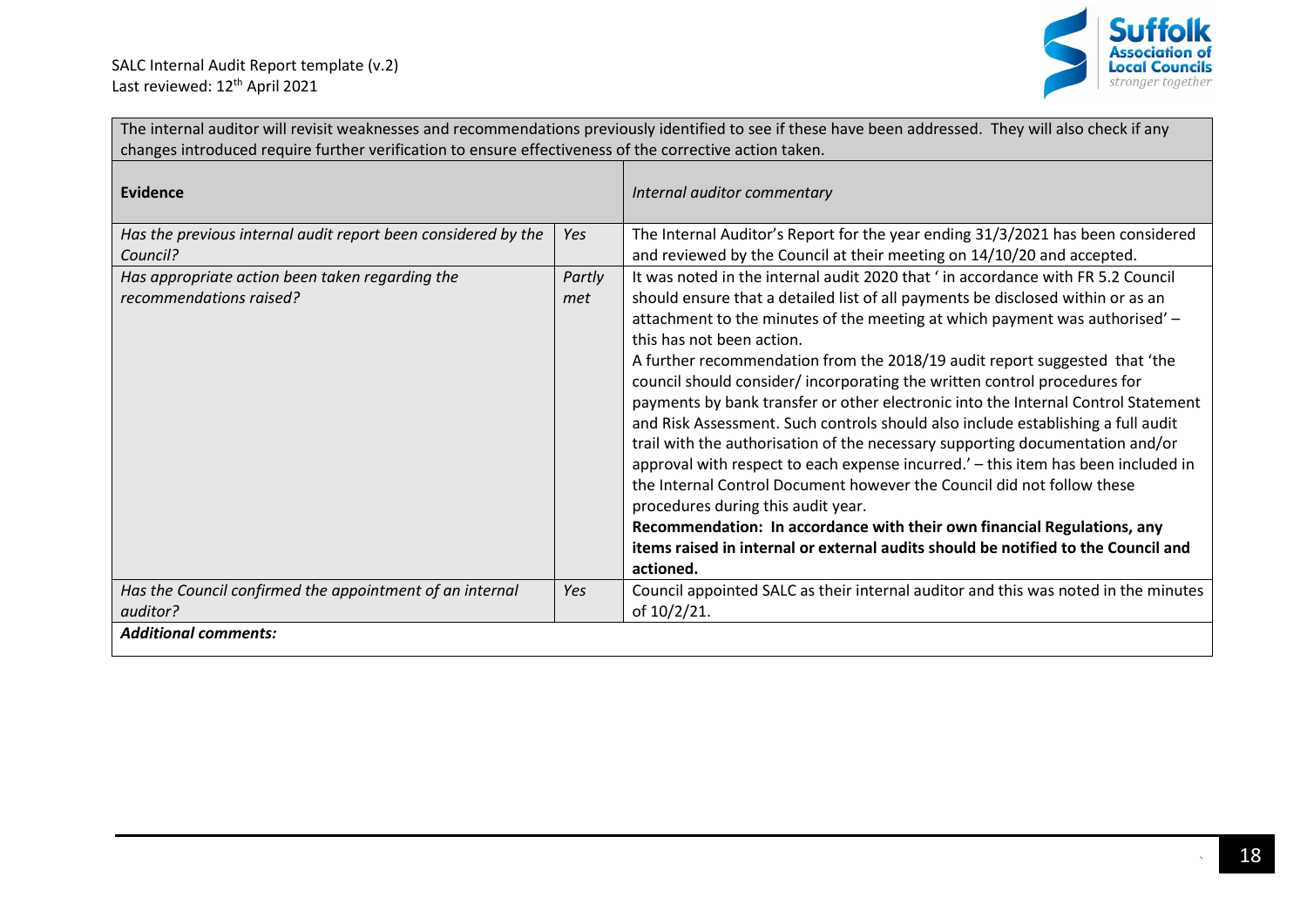

| Section 13 - external audit for the period under review<br>The internal auditor will revisit the external audit so that previous weaknesses and recommendations can be taken into account. |     |                                                                                                                                                                                                                                                                                                                                                                                                                                                                                                                                                                                                                                                                                                                                                                                                                                                                                                                |  |
|--------------------------------------------------------------------------------------------------------------------------------------------------------------------------------------------|-----|----------------------------------------------------------------------------------------------------------------------------------------------------------------------------------------------------------------------------------------------------------------------------------------------------------------------------------------------------------------------------------------------------------------------------------------------------------------------------------------------------------------------------------------------------------------------------------------------------------------------------------------------------------------------------------------------------------------------------------------------------------------------------------------------------------------------------------------------------------------------------------------------------------------|--|
| <b>Evidence</b>                                                                                                                                                                            |     | Internal auditor commentary                                                                                                                                                                                                                                                                                                                                                                                                                                                                                                                                                                                                                                                                                                                                                                                                                                                                                    |  |
| Has the previous external audit report been considered by the<br>Council? <sup>12</sup>                                                                                                    | No. | There is no reference in the minutes that the external audit report has been<br>considered by full Council.<br>Recommendation: In accordance with the council's own Financial Regulations,<br>the external audit report should be considered by full Council.                                                                                                                                                                                                                                                                                                                                                                                                                                                                                                                                                                                                                                                  |  |
| Has appropriate action been taken regarding the comments<br>raised?                                                                                                                        | No. | The External auditor raised the following issue which has not been addressed:<br>'In the completion of the Annual Internal Audit Report, and their detailed report,<br>the internal auditor has drawn attention to weaknesses in relation risk<br>management and budgetary controls. We note that these matters were also<br>raised in the 2018/19 internal audit report. The smaller authority has disclosed<br>that it took appropriate action on all matters raised in reports from internal and<br>external audit, by answering 'Yes' to Section 1, Assertion 7, which, on the basis of<br>the above, is not correct. The smaller authority must ensure that action is taken to<br>address these areas in a timely manner.'<br>Recommendation: : In accordance with their own financial Regulations, any<br>items raised in internal or external audits should be notified to the Council and<br>actioned. |  |

<sup>&</sup>lt;sup>12</sup> Regulation 20 Accounts and Audit Regulations 2015 – *following completion of an audit the Council should note that it is the Council as a whole (ie. All members) and not a committee that should receive and consider the audit letter (including Annual Return and Certificate) from the local auditor as soon as reasonably practicable and the minutes should reflect that these have been received.*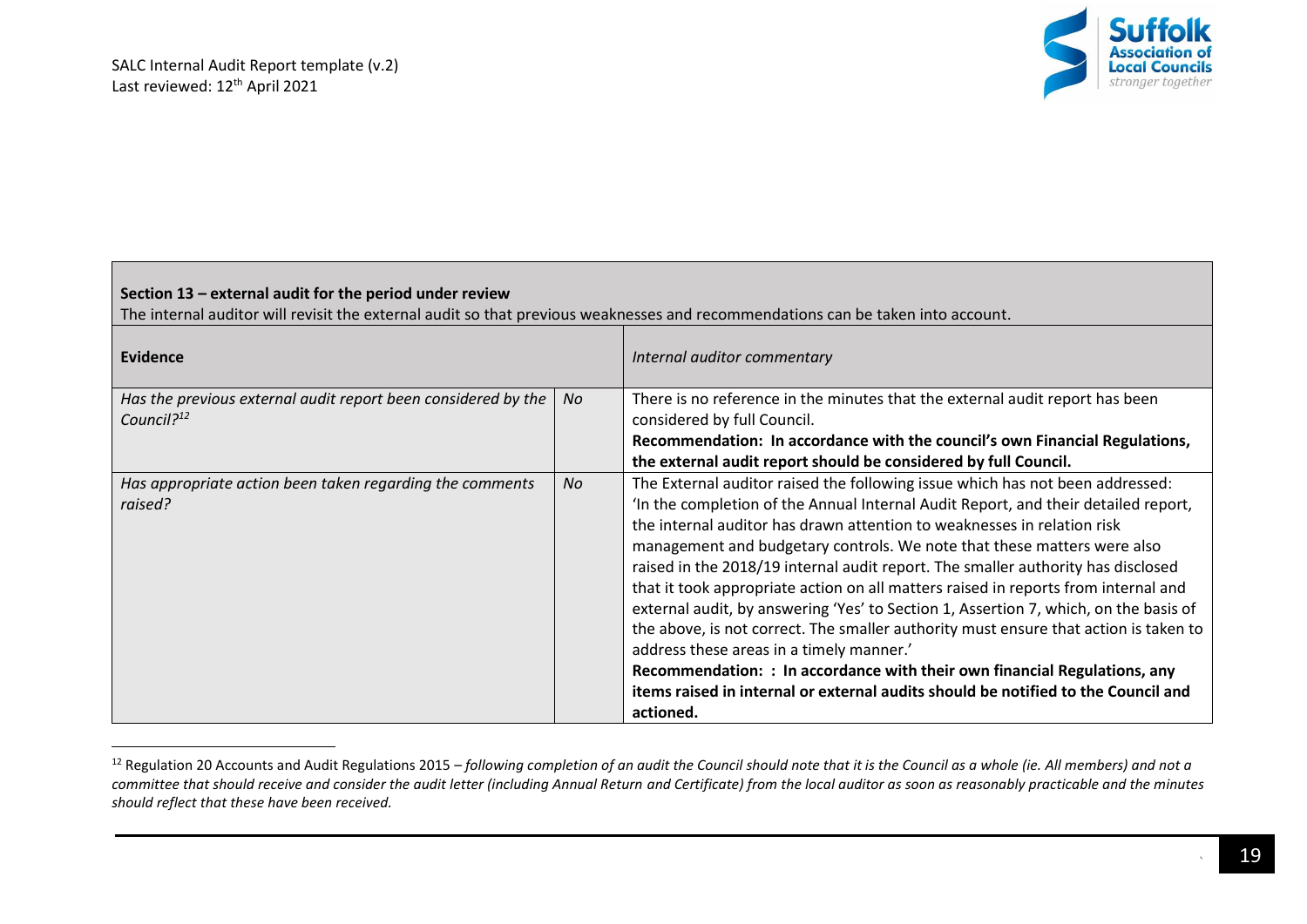

## *Additional comments:*

## **Section 14 – additional information**

The internal auditor will look for some additional evidence of good record keeping, compliance with data protection regulations, freedom of information and website accessibility regulations.

| Evidence                                                                                                                                                |     | Internal auditor commentary                                                                                                                                                                                                                                                            |
|---------------------------------------------------------------------------------------------------------------------------------------------------------|-----|----------------------------------------------------------------------------------------------------------------------------------------------------------------------------------------------------------------------------------------------------------------------------------------|
| Was the annual meeting held in accordance with legislation?<br>(note to auditor-emergency Regulations as a result of the<br>COVID-19 pandemic) $f^{14}$ | Yes | For the period in question, as a result of the COVID-19 pandemic the Council<br>chose not to hold an Annual Meeting of the Parish Council.                                                                                                                                             |
| Is there evidence that Minutes are administered in<br>accordance with legislation? $^{15}$                                                              | N/A | Auditor was unable to check in this 'virtual' audit year.                                                                                                                                                                                                                              |
| Is there a list of members' interests held?                                                                                                             | Yes | A list of members interests held is available on the East Suffolk Council website.                                                                                                                                                                                                     |
| Does the Council have any Trustee responsibilities and if so<br>are these clearly identified in a Trust Document?                                       | Yes | The Parish Council act as sole trustee for the New Orford Town Trust (Registered<br>Charity 10537290) and is Custodian Trustee for the Orford Recreation Trust<br>(304804).<br>The Council has completed box 9 on Part 1 of the AGAR and box 11 on part 2 of<br>the AGAR stating this. |
| Has the Transparency Code been correctly applied and<br>information published in accordance with current legislation?                                   | Yes | To ensure compliance with the requirements of the Transparency Code for<br>smaller authorities, Council has chosen to publish the following information on<br>their website:<br>Internal Audit Report                                                                                  |

<sup>&</sup>lt;sup>13</sup> The Local Government Act 1972 Schedule 12, paragraph 7 (2) and Schedule 15 (2)

<sup>&</sup>lt;sup>14</sup> The Local Authorities and Police and Crime Panels (Coronavirus) (Flexibility of Local Authority and Police and Crime Panel Meetings) (England and Wales) Regulations 2020 <sup>15</sup> Public Bodies (Admission to Meetings) Act 1960, Local Government Act 1972 and the Localism Act 2011